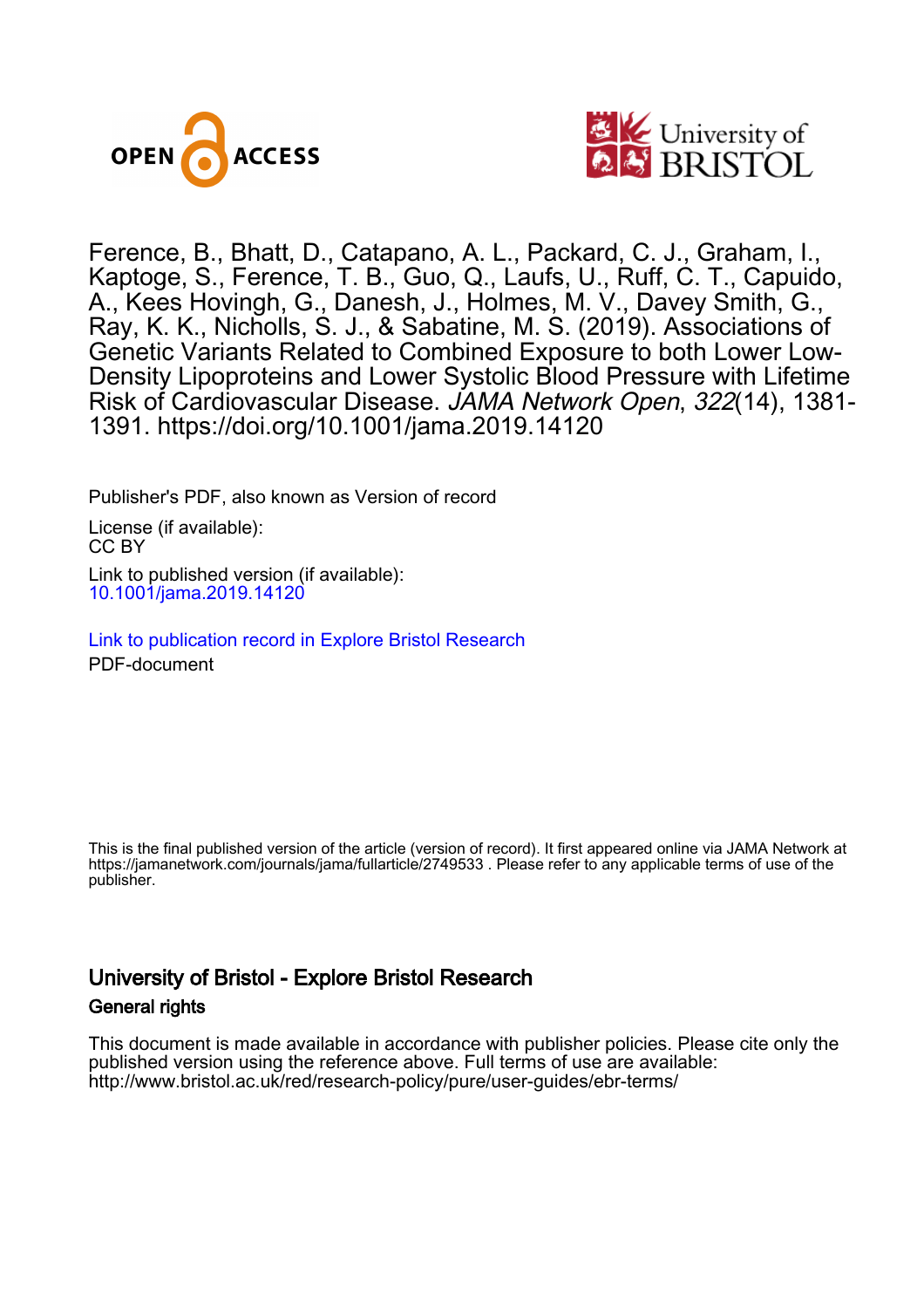## **JAMA | Original Investigation**

# Association of Genetic Variants Related to Combined Exposure to Lower Low-Density Lipoproteins and Lower Systolic Blood Pressure With Lifetime Risk of Cardiovascular Disease

Brian A. Ference, MD, MPhil, MSc; Deepak L. Bhatt, MD, MPH; Alberico L. Catapano, PhD; Chris J. Packard, DSc; Ian Graham, MD; Stephen Kaptoge, PhD; Thatcher B. Ference; Qi Guo, PhD; Ulrich Laufs, MD, PhD; Christian T. Ruff, MD, MPH; Arjen Cupido; G. Kees Hovingh, MD, PhD; John Danesh, DPhil; Michael V. Holmes, MBBS, PhD; George Davey Smith, MD, DSc; Kausik K. Ray, MD, MPhil; Stephen J. Nicholls, MBBS, PhD; Marc S. Sabatine, MD, MPH

#### **Examplemental content**

**IMPORTANCE** The relationship between exposure to lower low-density lipoprotein cholesterol (LDL-C) and lower systolic blood pressure (SBP) with the risk of cardiovascular disease has not been reliably quantified.

**OBJECTIVE** To assess the association of lifetime exposure to the combination of both lower LDL-C and lower SBP with the lifetime risk of cardiovascular disease.

**DESIGN, SETTING, AND PARTICIPANTS** Among 438 952 participants enrolled in the UK Biobank between 2006 and 2010 and followed up through 2018, genetic LDL-C and SBP scores were used as instruments to divide participants into groups with lifetime exposure to lower LDL-C, lower SBP, or both. Differences in plasma LDL-C, SBP, and cardiovascular event rates between the groups were compared to estimate associations with lifetime risk of cardiovascular disease.

**EXPOSURES** Differences in plasma LDL-C and SBP compared with participants with both genetic scores below the median. Genetic risk scores higher than the median were associated with lower LDL-C and lower SBP.

**MAIN OUTCOMES AND MEASURES** Odds ratio (OR) for major coronary events, defined as coronary death, nonfatal myocardial infarction, or coronary revascularization.

**RESULTS** The mean age of the 438 952 participants was 65.2 years (range, 40.4-80.0 years), 54.1% were women, and 24 980 experienced a first major coronary event. Compared with the reference group, participants with LDL-C genetic scores higher than the median had 14.7-mg/dL lower LDL-C levels and an OR of 0.73 for major coronary events (95% CI, 0.70-0.75; P < .001). Participants with SBP genetic scores higher than the median had 2.9-mm Hg lower SBP and an OR of 0.82 for major coronary events (95% CI, 0.79-0.85, P < .001). Participants in the group with both genetic scores higher than the median had 13.9-mg/dL lower LDL-C, 3.1-mm Hg lower SBP, and an OR of 0.61 for major coronary events (95% CI, 0.59-0.64; P < .001). In a 4 × 4 factorial analysis, exposure to increasing genetic risk scores and lower LDL-C levels and SBP was associated with dose-dependent lower risks of major coronary events. In a meta-regression analysis, combined exposure to 38.67-mg/dL lower LDL-C and 10-mm Hg lower SBP was associated with an OR of 0.22 for major coronary events (95% CI, 0.17-0.26; P < .001), and 0.32 for cardiovascular death (95% CI, 0.25-0.40; P < .001).

**CONCLUSIONS AND RELEVANCE** Lifelong genetic exposure to lower levels of low-density lipoprotein cholesterol and lower systolic blood pressure was associated with lower cardiovascular risk. However, these findings cannot be assumed to represent the magnitude of benefit achievable from treatment of these risk factors.

JAMA. doi[:10.1001/jama.2019.14120](https://jama.jamanetwork.com/article.aspx?doi=10.1001/jama.2019.14120&utm_campaign=articlePDF%26utm_medium=articlePDFlink%26utm_source=articlePDF%26utm_content=jama.2019.14120) Published online September 2, 2019. **Author Affiliations:** Author affiliations are listed at the end of this article.

**Corresponding Author:** Brian A. Ference, MD, MPhil, MSc, Centre for Naturally Randomized Trials, University of Cambridge, Two Worts' Causeway, Cambridge CB1 8RN, United Kingdom [\(baf29@medschl.cam.ac.uk\)](mailto:baf29@medschl.cam.ac.uk).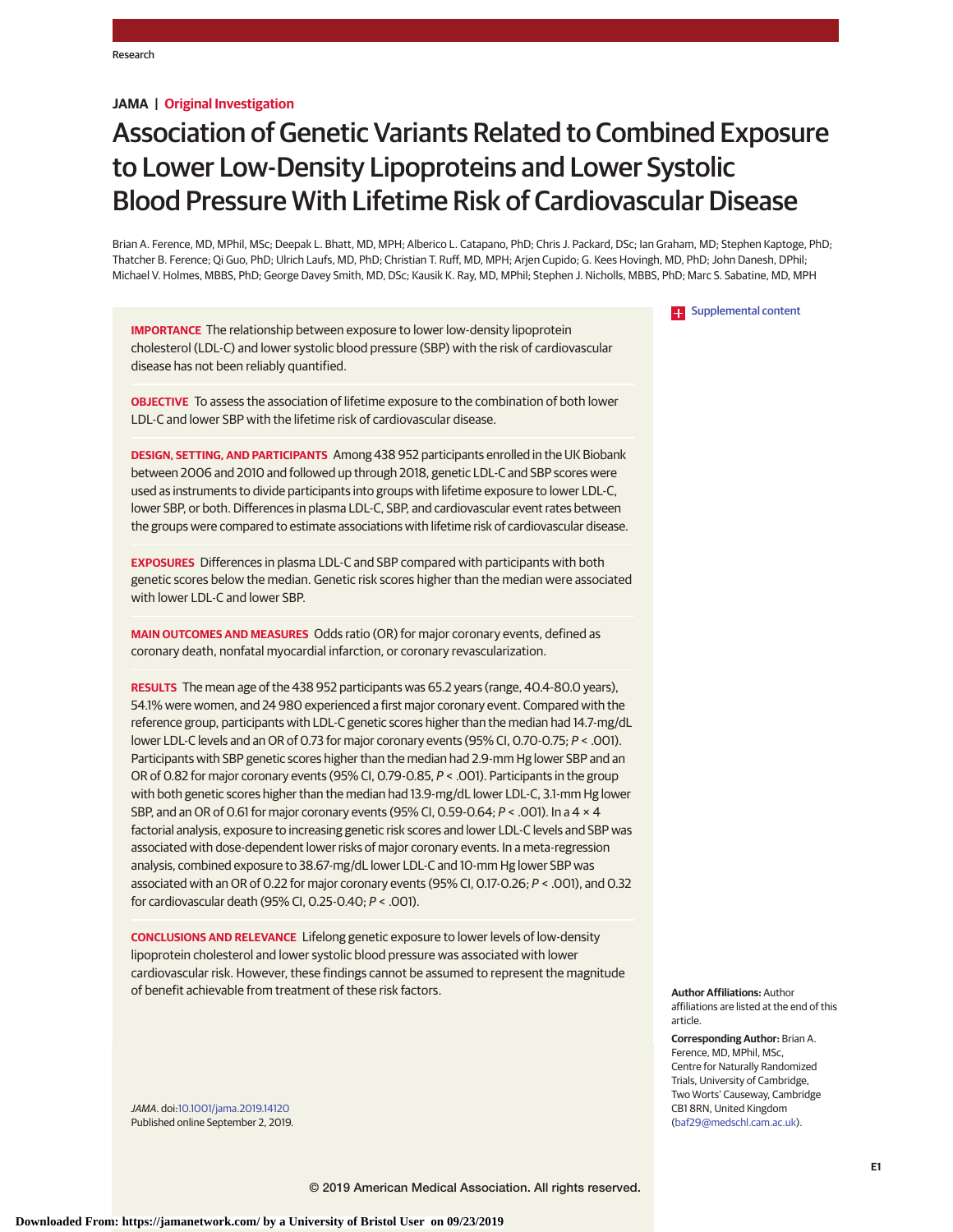werous randomized trials have demonstrated that treat-<br>
ment for up to 5 years with therapies that reduce low-<br>
density lipoprotein cholesterol (LDL-C) and systolic blood<br>
pressure (SBP) reduce the risk of cardiovascular o ment for up to 5 years with therapies that reduce lowpressure (SBP) reduce the risk of cardiovascular events.<sup>1-3</sup> In addition, mendelian randomization studies suggest that the benefit of exposure to lower LDL-C levels and lower SBP may accumulate over time.<sup>4-8</sup> Because the biological effects of LDL-C and SBPmay be cumulative, long-term exposure to the combination of both could potentially substantially reduce the lifetime risk of cardiovascular disease.<sup>9-11</sup> However, the association of combined lifetime exposure toboth lowerLDL-C and lower SBPwith the risk of cardiovascular disease has not been reliably quantified.

Ideally, this question would be addressed by conducting a randomized trial to minimize the effect of confounding that can occur in observational studies.However, a randomized trial evaluating the association between maintaining prolonged exposure to both lower LDL-C levels and lower SBPwith the risk of cardiovascular disease would take several decades to complete, and therefore is unlikely to ever be conducted. In an attempt to fill this evidence gap, this study used genetic variants associated with lower LDL-C levels and SBP as instruments of randomization to divide participants into groups with lifelong exposure to lower LDL-C levels, lower SBP, or both; and then compared the differences in plasma LDL-C, SBP, and cardiovascular event rates in each group to estimate the association of combined lifetime exposure with the lifetime risk of cardiovascular disease in a manner analogous to a long-term randomized clinical trial. The primary objective of this study was to assess and quantify the association of prolonged exposure to the combination of both lower LDL-C and lower SBP with the lifetime risk of cardiovascular disease.

## Methods

## Study Population

The study included individual-level data from participants enrolled in the UK Biobank study recruited between 2006 and 2010 from 22 assessment centers across the United Kingdom who self-identified as being of white ancestry.<sup>12</sup> Participants who had missing values for either cardiovascular outcomes; 1 or more of the variants included in the LDL-C or SBP genetic scores; 1 or more of the first 5 principal components of ancestry; or both plasma LDL-C and SBP were excluded from the analysis. The KING [Kinship-based Inference for Genomewide association studies] toolset was used to identify up to third-degree relatedness based on kinship coefficients of more than 0.044.<sup>13</sup> The UK Biobank has ethical approval from the Northwest Multi-Center Research Ethics Committee, and all participants provided written informed consent.

## Instruments of Randomization

To construct the genetic LDL-C score, a total of 100 exome variants were identified that have been previously shown to be associated with LDL-C at the genome-wide level of significance and were in low-linkage disequilibrium with each other ( $r^2$ <0.1).<sup>14</sup> The exposure allele for each variant was defined as the allele associated with lower LDL-C. A weighted genetic LDL-C score was then calculated for each participant by summing the number of

## **Key Points**

**Question** What is the association between genetic variants related to lower low-density lipoprotein cholesterol (LDL-C) levels and lower systolic blood pressure (SBP) with lifetime risk of cardiovascular disease?

**Findings** In mendelian randomization analyses involving 438 952 participants, genetic variants related to lower LDL-C and lower SBP were significantly associated with independent, additive, and dose-dependent lower risk of cardiovascular disease. For example, participants with genetic variants associated with both 14-mg/dL lower LDL-C and 3-mm Hg lower SBP had an odds ratio of 0.61 for major coronary events (coronary death, myocardial infarction, or coronary revascularization).

**Meaning** Lifelong genetic exposure to lower levels of low-density lipoprotein cholesterol and lower systolic blood pressure was associated with lower cardiovascular risk.

LDL-C–lowering alleles that persons inherited at each variant included in the score weighted by the association of each variant with LDL-C measured in milligrams per deciliter conditional on the association of all other variants included in the score as measured among participants in the UK Biobank without cardiovascular disease (eTable 1 in the [Supplement\)](https://jama.jamanetwork.com/article.aspx?doi=10.1001/jama.2019.14120&utm_campaign=articlePDF%26utm_medium=articlePDFlink%26utm_source=articlePDF%26utm_content=jama.2019.14120).

Similarly, to construct the genetic SBP score, a total of 61 exome variants were identified that were previously shown to be associated with SBP at the genome-wide level of significance and that were in low-linkage disequilibrium with each other (*r2* <0.1).15,16The exposure allele for each variant was defined as the allele associated with lower SBP. A weighted genetic SBP score was then calculated for each participant by summing the number of SBP-lowering alleles that persons inherited at each variant included in the score weighted by the association of each variant with SBP measured in millimeters of mercury (mm Hg) conditional on the association of all other variants included in the score as measured among UK Biobank participants without cardiovascular disease (eTable 2 in the [Supplement\)](https://jama.jamanetwork.com/article.aspx?doi=10.1001/jama.2019.14120&utm_campaign=articlePDF%26utm_medium=articlePDFlink%26utm_source=articlePDF%26utm_content=jama.2019.14120).

For sensitivity analyses, unweighted genetic scores and genetic scores weighted by the association of each variant with LDL-C and SBP reported in the exome consortia were also calculated for each participant.

## Study Outcomes

The primary outcome was major coronary events defined as a composite of coronary death, nonfatal myocardial infarction, or coronary revascularization. The key secondary outcome was major cardiovascular events (MCVEs) defined as the occurrence of a major coronary event or ischemic stroke (eTable 3 in the [Supplement\)](https://jama.jamanetwork.com/article.aspx?doi=10.1001/jama.2019.14120&utm_campaign=articlePDF%26utm_medium=articlePDFlink%26utm_source=articlePDF%26utm_content=jama.2019.14120).

## Study Design

To conduct the  $2 \times 2$  factorial analysis, each genetic score was first dichotomized as higher than or lower than the median value for that score. Because the LDL-C– or SBP-lowering allele at each variant included in either score is inherited approximately randomly at the time of conception<sup>17,18</sup> and because each variant is inherited independently from all other variants included in either score by virtue of being in low-linkage disequilibrium with all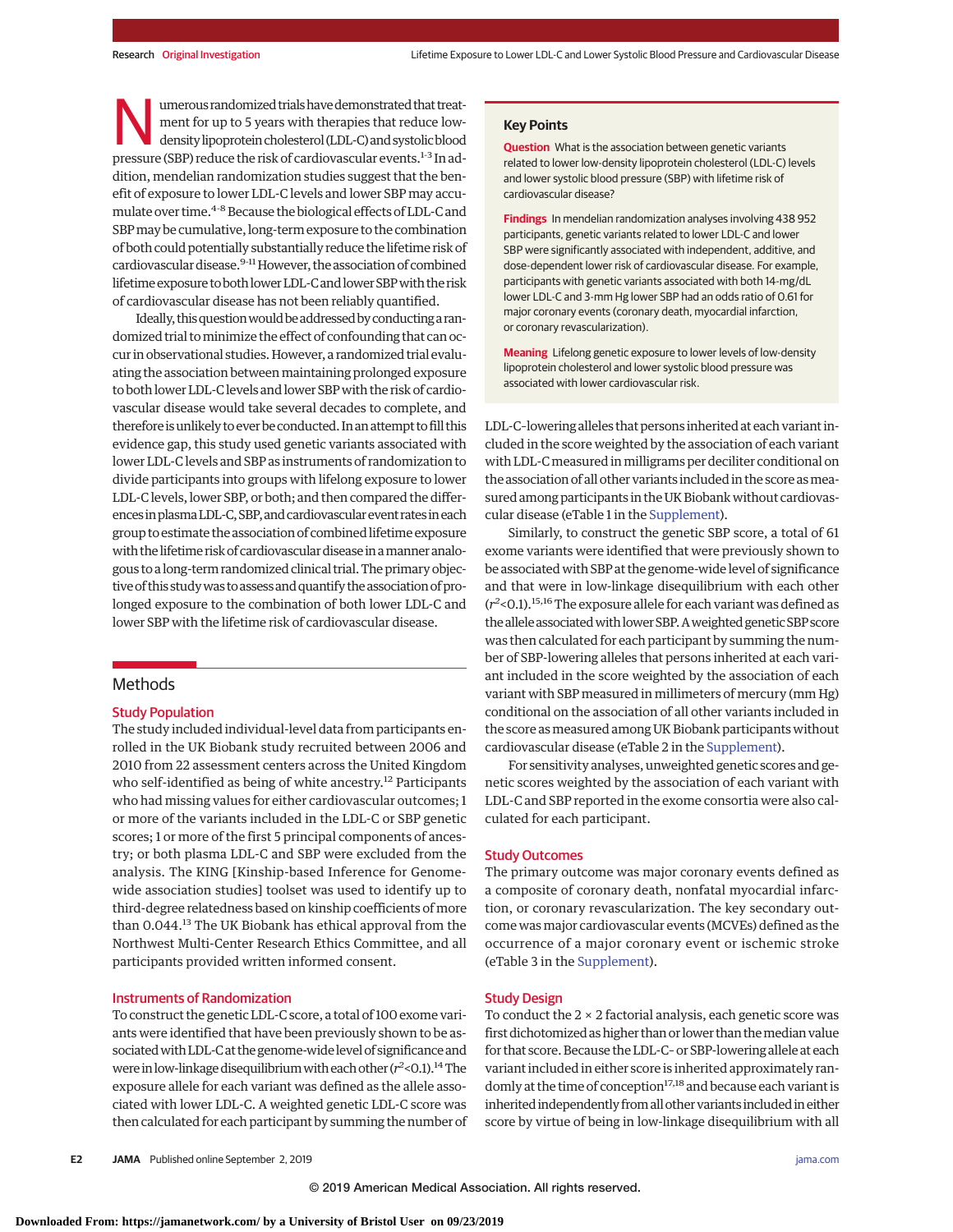



divided into 2 more groups based on whether their systolic blood pressure

To convert LDL-cholesterol from mg/dL to mmol/L, multiply by 0.0259.

other variants, the number of LDL-C lowering alleles and SBP lowering alleles, respectively, that each person inherits in either score should also be random. These genetic scores were used as instruments of randomization to divide participants into 4 groups.19-21 First, participants were divided into 2 groups based on whether their genetic LDL-C score was equal to or lower than, or higher than the median value. Next, participants in either of these 2 groups were then divided into 2more groups based on whether their genetic SBP score was equal to or lower than or was higher than themedian value. This process divided all participants into 1 of 4 groups: the reference group, a group with LDL-C genetic scoreshigher than themedian (resulting in lowerLDL-C), a group with SBP genetic scores higher than the median (resulting in lower SBP), and a group with both LDL-C and SBP genetic scores higher than themedian (resulting in both lower LDL-C and lower SBP) as shown in Figure 1. The success of the randomization scheme was assessed by comparing baseline characteristics among participants in each group. To assess dose-response, participants were divided into 4 groups based on the quartile values of their LDL-C and SBP scores, respectively, and a  $4 \times 4$  factorial analysis was conducted.

## Statistical Analysis

The genetic scores were used only as instruments of randomization without further assumptions. The mean differences in LDL-C, SBP, and cardiovascular event rates between each group being compared was directly measured to estimate the separate and combined associations of exposure to lower LDL-C, lower SBP, or both with the risk of cardiovascular events. The differences in LDL-C and SBP between groups was calculated as the difference in the crude means in each group, and by using linear regression adjusted for age, sex, body mass index, current smoking status, and the first 5 principal components of ancestry.The differences in the risk of cardiovascular eventswas measured by comparing the number of events in each group, and by using logistic regression using the same adjustments as performed in the linear regression analyses. A *z* test was used to assess for interactions between pairs of subgroups, and Cochran *Q* test was used when comparing more than 2 subgroups.

Incident and prevalent cases of disease were combined to maximize power, under the implicit assumption that all events occur incident to a genetic exposure. Because the date of occurrence for prevalent events was not known, a sensitivity analyses using generalized linear models was performed to calculate relative risks using log-binomial regression and a log link function. The relative risk estimates were then compared to the estimates of association derived from the logistic regression analyses to assess the quantitative change of combining incident and prevalent outcomes in the primary analysis.

To estimate the association of combined exposure to both 38.67 mg/dL or 1 mmol/L (to convert mg/dL to mmol/L, multiply by 0.0259) lower LDL-C and 10 mm Hg lower SBP on the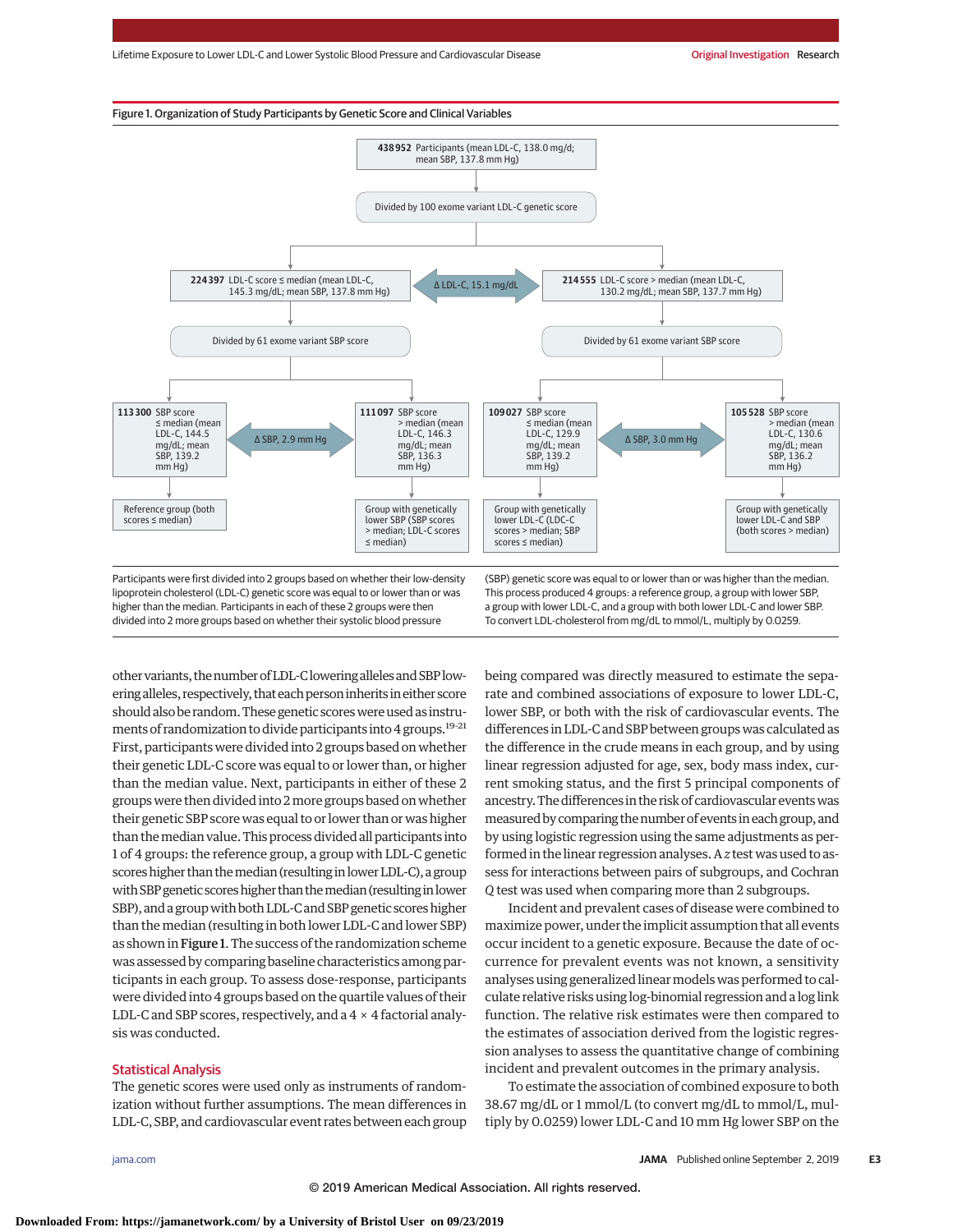|                                                | Group, Mean (SD)                                   |                                                                                               |                                                                                                 |                                                                                        |
|------------------------------------------------|----------------------------------------------------|-----------------------------------------------------------------------------------------------|-------------------------------------------------------------------------------------------------|----------------------------------------------------------------------------------------|
| <b>Baseline Characteristics</b>                | Reference<br>(Both Genetic<br>$Scores \le Median)$ | <b>Genetically Lower SBP</b><br>(SBP Genetic Score > Median;<br>LDL-C Genetic Score ≤ Median) | <b>Genetically Lower LDL-C</b><br>(LDL-C Genetic Score > Median;<br>SBP Genetic Score ≤ Median) | <b>Both Genetically Lower SBP</b><br>and Lower LDL-C<br>(Both Genetic Scores > Median) |
| No. of participants                            | 113 300                                            | 111097                                                                                        | 109 027                                                                                         | 105 528                                                                                |
| Age, y                                         | 65.2(8.0)                                          | 65.2(8.0)                                                                                     | 65.3(8.0)                                                                                       | 65.3(8.0)                                                                              |
| Sex, No. (%)                                   |                                                    |                                                                                               |                                                                                                 |                                                                                        |
| Women                                          | 61295 (54.1)                                       | 60 437 (54.4)                                                                                 | 59 202 (54.3)                                                                                   | 57 091 (54.1)                                                                          |
| Men                                            | 52 005 (45.9)                                      | 50 660 (45.6)                                                                                 | 49 825 (45.7)                                                                                   | 48 437 (45.9)                                                                          |
| Height, cm                                     | 168.6(9.2)                                         | 168.6(9.2)                                                                                    | 168.7(9.3)                                                                                      | 168.8(9.3)                                                                             |
| Weight, kg                                     | 77.9(15.8)                                         | 78.1 (15.9)                                                                                   | 78.3 (15.9)                                                                                     | 78.5(16.0)                                                                             |
| <b>BMI</b>                                     | 27.3(4.7)                                          | 27.4(4.7)                                                                                     | 27.4(4.8)                                                                                       | 27.5(4.8)                                                                              |
| Hip, cm                                        | 103.2(9.1)                                         | 103.4(9.1)                                                                                    | 103.4(9.2)                                                                                      | 103.6(9.3)                                                                             |
| Waist, cm                                      | 90.0(13.4)                                         | 90.2(13.5)                                                                                    | 90.3(13.5)                                                                                      | 90.5(13.5)                                                                             |
| Waist-to-hip ratio                             | 0.87(0.1)                                          | 0.87(0.1)                                                                                     | 0.87(0.1)                                                                                       | 0.87(0.1)                                                                              |
| Smoker, No. (%)                                |                                                    |                                                                                               |                                                                                                 |                                                                                        |
| Current                                        | 8044(7.1)                                          | 7888 (7.1)                                                                                    | 8068 (7.4)                                                                                      | 7492 (7.1)                                                                             |
| Former                                         | 27 192 (24.0)                                      | 26 885 (24.2)                                                                                 | 26 385 (24.2)                                                                                   | 25 432 (24.1)                                                                          |
| Ever                                           | 35 236 (31.1)                                      | 34773 (31.3)                                                                                  | 34 453 (31.7)                                                                                   | 32 925 (31.2)                                                                          |
| Creatinine, mg/dL                              | 71.9(17.8)                                         | 72.0(18.8)                                                                                    | 72.5 (17.4)                                                                                     | 72.6(17.6)                                                                             |
| Cystatin-C, mg/L                               | 0.91(0.2)                                          | 0.91(0.2)                                                                                     | 0.91(0.2)                                                                                       | 0.91(0.2)                                                                              |
| Lipids, mg/dL                                  |                                                    |                                                                                               |                                                                                                 |                                                                                        |
| LDL-C                                          | 144.5 (34.4)                                       | 146.3 (34.5)                                                                                  | 129.9 (30.9)                                                                                    | 130.6 (30.8)                                                                           |
| Apo B                                          | 108.9 (23.9)                                       | 110.1(24.0)                                                                                   | 96.8(21.9)                                                                                      | 97.3(21.9)                                                                             |
| <b>Total cholesterol</b>                       | 228.3(45.5)                                        | 230.5(45.5)                                                                                   | 211.5(41.0)                                                                                     | 212.4 (40.9)                                                                           |
| HDL-C                                          | 55.8(14.6)                                         | 55.8(14.5)                                                                                    | 56.6(15.1)                                                                                      | 56.6(15.0)                                                                             |
| Triglycerides, median (IQR)                    | 157.2 (94.6-193.0)                                 | 158.8 (95.2-195.3)                                                                            | 151.8 (91.2-186.3)                                                                              | 152.7 (91.5-188.0)                                                                     |
| Non-HDL-C                                      | 172.5(42.4)                                        | 174.7(42.6)                                                                                   | 154.9 (38.6)                                                                                    | 155.8 (38.6)                                                                           |
| Blood pressure, mm Hq                          |                                                    |                                                                                               |                                                                                                 |                                                                                        |
| Systolic                                       | 139.2 (18.7)                                       | 136.3 (18.4)                                                                                  | 139.2 (18.7)                                                                                    | 136.2 (18.4)                                                                           |
| <b>Diastolic</b>                               | 82.6(10.1)                                         | 81.2(10.0)                                                                                    | 82.8 (10.2)                                                                                     | 81.4(10.1)                                                                             |
| Current treatment, No. (%)                     |                                                    |                                                                                               |                                                                                                 |                                                                                        |
| Current lipid-lowering therapy                 | 24 532 (21.7)                                      | 21 921 (19.7)                                                                                 | 15 796 (14.5)                                                                                   | 13799 (13.1)                                                                           |
| Current BP-lowering therapy                    | 27 006 (23.8)                                      | 19 949 (18.0)                                                                                 | 25 289 (23.2)                                                                                   | 18 294 (17.3)                                                                          |
| Both current lipid-<br>and BP-lowering therapy | 15 950 (14.1)                                      | 12 296 (11.1)                                                                                 | 11 304 (10.4)                                                                                   | 8711(8.3)                                                                              |

Table. Baseline Characteristics of Participants in a Study of Exposure to Lower LDL-C and Lower SBP and Cardiovascular Disease

Abbreviation: apo B, apolipoprotein B; BMI, body mass index, calculated as weight in kilograms divided by height in meters squared; HDL-C, high-density lipoprotein cholesterol; LDL-C, low-density lipoprotein cholesterol.

SI conversion factors: To convert cholesterol from mg/dL to mmol/L, multiply by 0.0259; creatinine from mg/dL to μmol/L, multiply by 88.4; triglycerides from mg/dL to mmol/L, multiply by 0.0113.

risk of cardiovascular events, a meta-regression analysis was performed by regressing the association with major coronary events for each of the 15 groups in the 4 × 4 factorial analysis by the differences in LDL-C and SBP for each group compared with the reference group (defined as the group with the lowest quartile value for both the LDL-C and SBP scores).

In a test of external replication, geneticLDL-C and SBP scores were calculated using summary data from 184 305 participants enrolled in the Coronary Artery Disease Genome-Wide Replication and Meta-analysis (CARDIOGRAM) plus the Coronary Artery Disease (C4D) genetics consortium (CARDIoGRAMplusC4D) meta-analysis of genome-wide association studies. $^{22}$  The association between a 38.67-mg/dL lower LDL-C and a 10-mm Hg lower SBP was estimated by regressing the log odds for coronary heart disease for each variant measured in the CARDIOGRAMplusC4D study by the conditional association of that variant with both LDL-C and SBP among participants in the UK Biobank in a 2-sample multivariable mendelian randomization regression analysis forced to pass through the origin. Pleiotropy was assessed using the MR Egger method.<sup>23</sup>

All analyses were performed using Stata (version 16; StataCorp), or R (version 3.2.2; R Project for Statistical Computing). A 2-tailed *P* value less than .05 was considered statistically significant. Because no adjustment was made for multiple testing, findings from secondary and sensitivity analyses should be interpreted as exploratory.

Additional information is provided in the [Supplement.](https://jama.jamanetwork.com/article.aspx?doi=10.1001/jama.2019.14120&utm_campaign=articlePDF%26utm_medium=articlePDFlink%26utm_source=articlePDF%26utm_content=jama.2019.14120)

## **Results**

## Participant Characteristics

A total of 459 322 participants self-identified as being of white ancestry. Of these, a total of 20 370 participants (4.4%) had missing data for either cardiovascular outcomes, 1 or more of the variants included in the LDL-C or SBP genetic scores, 1 ormore of the first 5 principal components of ancestry, or both plasma LDL-C and SBP; and were therefore excluded from the analysis. Among the 438 952 remaining participants included in this study, the mean age was 65.2 years (range, 40.4-80.0 years), 54.1% were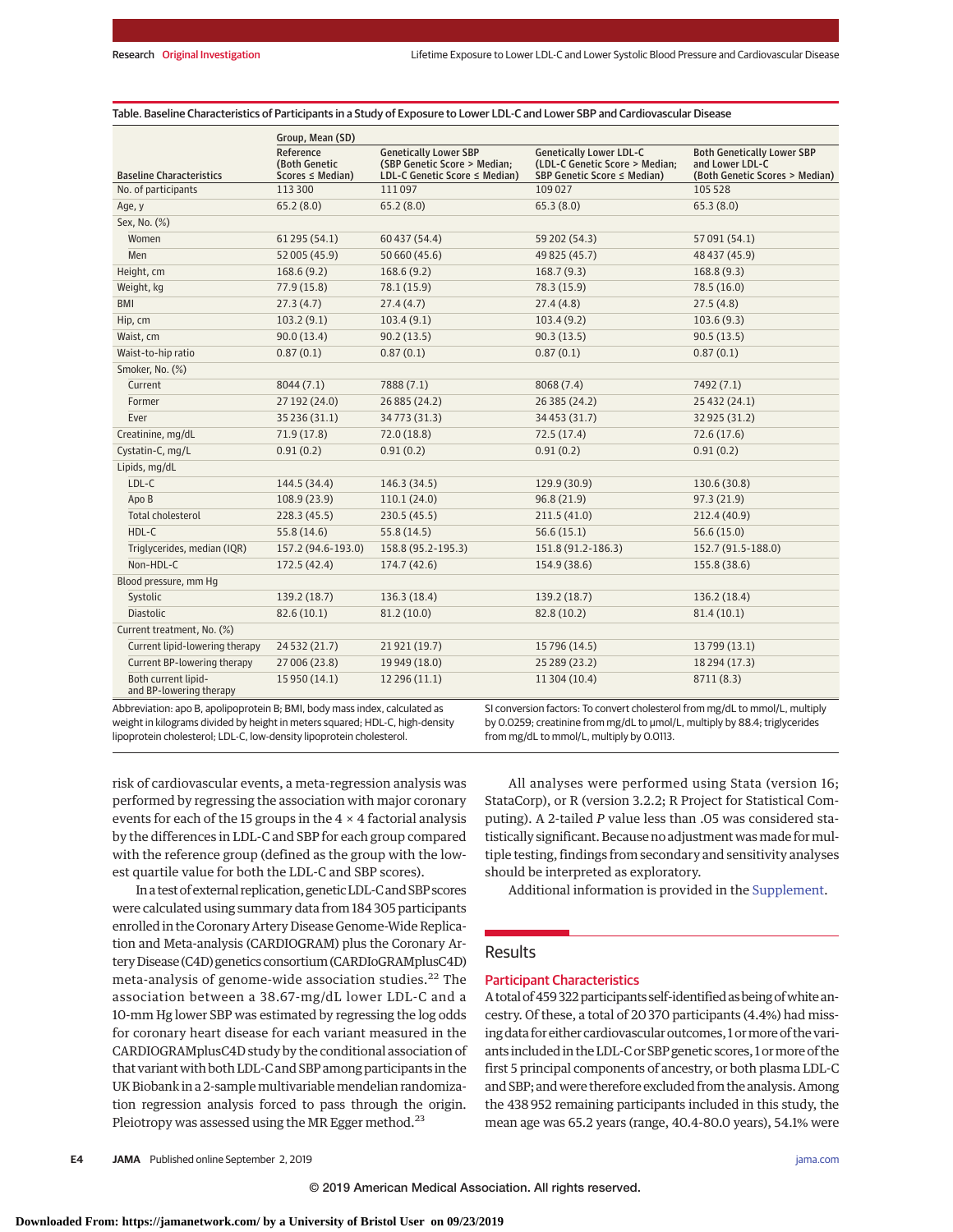#### Figure 2. Assessment of Independent Associations of Lower LDL-C and Lower SBP With the Risk of Major Coronary Events

**A** Association of exposure to lower LDL-C with risk of major coronary events stratified by quartiles of SBP score

|                           |                        |                                        | Associations for the observed difference in LDL-C |                |                                      |         |
|---------------------------|------------------------|----------------------------------------|---------------------------------------------------|----------------|--------------------------------------|---------|
|                           | No. of<br>Participants | Difference in<br>LDL-C Score.<br>mq/dL | <b>Odds Ratio</b><br>(95% CI)                     | Lower LDL-C    | <b>Favors Favors</b><br>Higher LDL-C | P Value |
| By quartiles of SBP score |                        |                                        |                                                   |                |                                      |         |
|                           | 111951                 | $-14.7$                                | $0.73(0.69-0.77)$                                 | $\blacksquare$ |                                      | < 0.01  |
| $\overline{2}$            | 110376                 | $-14.7$                                | $0.73(0.69-0.77)$                                 | ÷              |                                      | < 0.01  |
| 3                         | 109196                 | $-15.5$                                | $0.74(0.70-0.78)$                                 | $-1$           |                                      | < 0.01  |
| 4                         | 107429                 | $-15.7$                                | $0.75(0.71-0.80)$                                 | - 1            |                                      | < 0.01  |
| Overall                   | 438952                 | $-15.1$                                | $0.74(0.72-0.76)$                                 | П              |                                      | < 0.01  |
|                           |                        |                                        | 0.6                                               |                |                                      |         |
|                           |                        |                                        |                                                   |                | Odds Ratio (95% CI)                  |         |

*P* Value Favors Lower LDL-C Favors Higher LDL-C Odds Ratio (95% CI) No. of Participants Difference in LDL-C Score, mg/dL By quartiles of SBP score Odds Ratio (95% CI) 1 0.43 (0.39-0.48) 111951 –38.67 <.001 Overall 0.46 (0.43-0.48) 438952 –38.67 <.001 2 0.43 (0.39-0.48) 110376 –38.67 <.001 3 109196 -38.67 0.47 (0.42-0.51) - - - <.001 4 0.49 (0.44-0.55) 107429 –38.67 <.001 Associations scaled for a 38.67 mg/dL difference in LDL-C  $0.2$  1 2

**B** Association of exposure to lower SBP with risk of major coronary events stratified by quartiles of LDL-C score

0.6 *P* Value Favors Favors Lower SBP Higher SBP 1 2 No. of Participants Difference in Odds Ratio SBP, mm Hg By quartiles of SBP score LDL-C score quartile (95% CI) 1 113257 –2.8 0.83 (0.79-0.87) – He sample and the sample of the sample of the sample of the sample of the sample of the sample of the sample of the sample of the sample of the sample of the sample of the sample of the sam Overall 438952 −2.9 0.83 (0.81-0.86) 438952 <.001 2 0.81 (0.77-0.86) 111140 –3 <.001 3 0.84 (0.80-0.89) 108799 –3 <.001 4 105756 -2.8 0.85 (0.80-0.90) - - c.001 Associations for the observed difference in SBP

Odds Ratio (95% CI)

|                           |                        |                             | Associations scaled for a 10-mm Hg difference in SBP |     |                            |                             |         |
|---------------------------|------------------------|-----------------------------|------------------------------------------------------|-----|----------------------------|-----------------------------|---------|
|                           | No. of<br>Participants | Difference in<br>SBP, mm Hq | Odds Ratio<br>(95% CI)                               |     | Favors<br><b>Lower SBP</b> | Favors<br><b>Higher SBP</b> | P Value |
| By quartiles of SBP score |                        |                             |                                                      |     |                            |                             |         |
| LDL-C score quartile      |                        |                             |                                                      |     |                            |                             |         |
| 1                         | 113257                 | $-10$                       | $0.54(0.48-0.61)$                                    |     | --                         |                             | < 0.01  |
| $\overline{2}$            | 111140                 | $-10$                       | $0.53(0.46-0.60)$                                    | --  |                            |                             | < 0.01  |
| 3                         | 108799                 | $-10$                       | $0.58(0.50-0.66)$                                    |     | $-$                        |                             | < 0.01  |
| $\overline{4}$            | 105756                 | $-10$                       | $0.57(0.48-0.66)$                                    |     | --                         |                             | < 0.01  |
| Overall                   | 438952                 | $-10$                       | $0.55(0.52-0.59)$                                    |     | ÷                          |                             | < 0.01  |
|                           |                        |                             |                                                      | 0.2 |                            | 2                           |         |
|                           |                        |                             |                                                      |     | Odds Ratio (95% CI)        |                             |         |

A, The top part of the panel presents the observed differences in low-density lipoprotein cholesterol (LDL-C) level and odds ratio for major coronary events for participants with LDL-C genetic scores higher than the median compared with participants with LDL-C scores equal to or lower than the median, both overall and stratified by quartiles of the systolic blood pressure (SBP) genetic score. The bottom part of panel A presents the same comparisons scaled for a 38.67 mg/dL difference in LDL-C. (To convert mg/dL to mmol/L, multiply by 0.0259.)

B, The top part of the panel presents the observed differences in SBP and odds ratio for major coronary events for participants with SBP genetic scores higher than the median compared with participants with SBP scores equal to or lower than the median, both overall and stratified by quartiles of the LDL-C genetic score. The bottom part of panel B presents the same comparisons scaled for a 10-mm Hg difference in SBP.

women, and 24 980 experienced a first major coronary event. There were no significant differences in any nonlipid- or non– blood pressure–related baseline characteristics between the groups, which is consistent with random partitioning of participants into each group by the LDL-C and SBP genetic scores (Table).

## Independent Associations of LDL-C and SBP

In the entire study sample, participants with LDL-C genetic scores higher than themedian had 15.1-mg/dL lower LDL-C and an OR for major coronary events of 0.74 (95% CI, 0.72-0.76; *P* < .001) compared with participants with LDL-C scores equal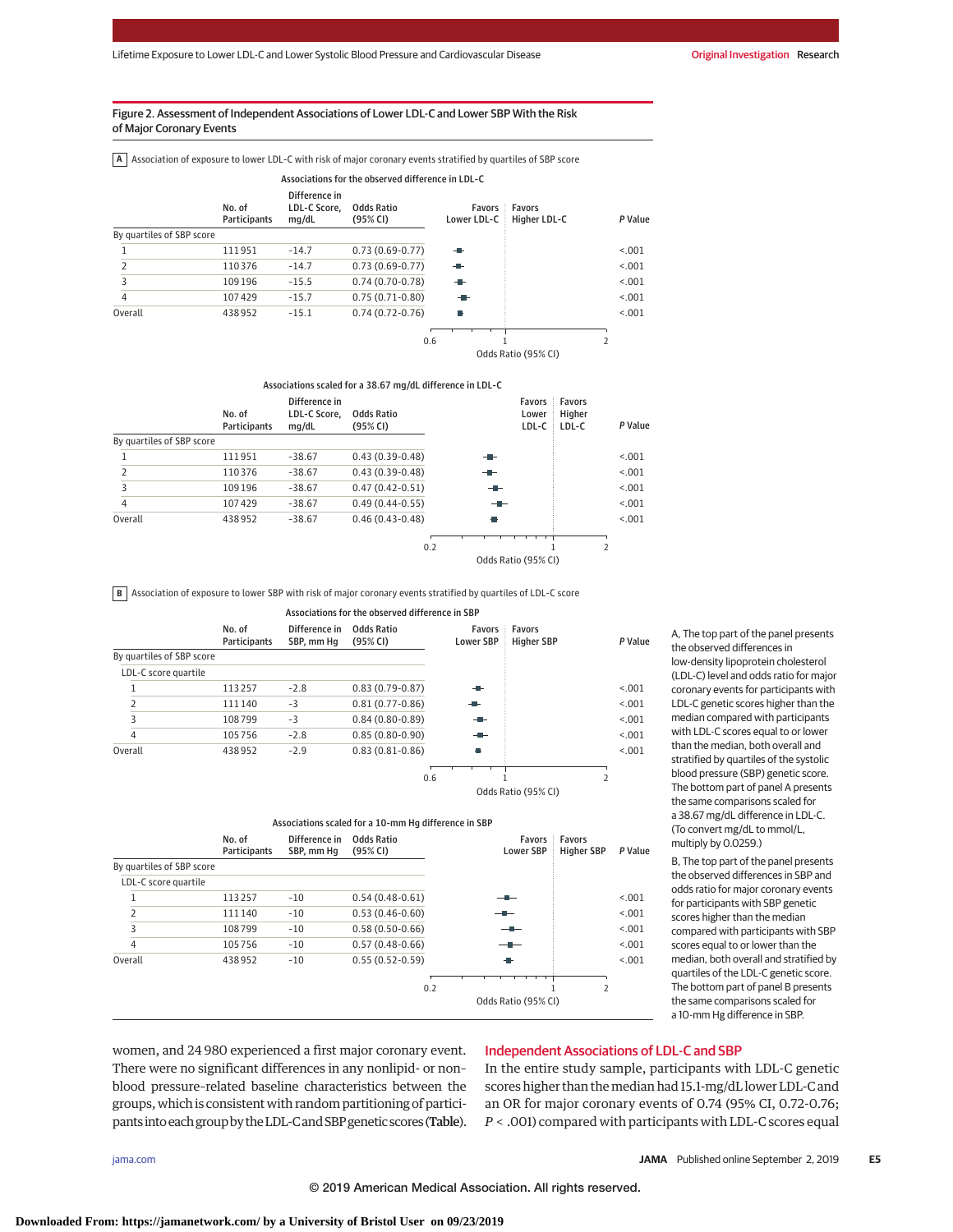#### Figure 3. Associations of Exposure to Lower LDL-C, Lower SBP, or Both With Risk of Major Coronary Events

**A** Associations for the observed difference in LDL-C and SBP vs reference group

|                           | No. of<br><b>Participants</b> | No. of<br>Events | Difference in<br>LDL-C Score.<br>mq/dL | Difference in<br>SBP. mm Ha | <b>Odds Ratio</b><br>(95% CI) | <b>Favors Lower</b><br>LDL-C. Lower<br>SBP, or Both | <b>Favors Higher</b><br>LDL-C, Higher<br>SBP, or Both | P Value |
|---------------------------|-------------------------------|------------------|----------------------------------------|-----------------------------|-------------------------------|-----------------------------------------------------|-------------------------------------------------------|---------|
| Lower LDL-C and lower SBP | 105528                        | 4832             | $-13.9$                                | $-3.1$                      | $0.61(0.59-0.64)$             |                                                     |                                                       | < 001   |
| Lower LDL-C               | 109027                        | 5784             | $-14.7$                                | $-0.1$                      | $0.73(0.70-0.75)$             | Ð                                                   |                                                       | < 0.001 |
| Lower SBP                 | 111097                        | 6515             | 1.6                                    | $-2.9$                      | $0.82(0.80 - 0.85)$           | ÷                                                   |                                                       | < 0.001 |
| Reference                 | 113300                        | 7849             |                                        |                             |                               |                                                     |                                                       |         |
|                           |                               |                  |                                        |                             |                               | 0.6                                                 |                                                       |         |

Estimated Odds Ratio (95% CI)

**B** Associations scaled for a 38.67-mg/dL lower LDL-C, 10-mm Hg lower SBP, or both vs the reference group

|                           | No. of<br><b>Participants</b> | No. of<br>Events | Difference in<br>LDL-C Score.<br>mq/dL | Difference in<br>SBP, mm Hq | <b>Odds Ratio</b><br>(95% CI) |     | <b>Favors Lower</b><br>LDL-C. Lower | <b>Favors Higher</b><br>LDL-C. Higher<br>SBP, or Both SBP, or Both | P Value |
|---------------------------|-------------------------------|------------------|----------------------------------------|-----------------------------|-------------------------------|-----|-------------------------------------|--------------------------------------------------------------------|---------|
| Lower LDL-C and lower SBP | 105528                        | 4832             | $-38.67$                               | $-10.0$                     | $0.22(0.21-0.24)$             |     |                                     |                                                                    | < 0.001 |
| Lower LDL-C               | 109027                        | 5784             | $-38.67$                               | 0                           | $0.43(0.40-0.46)$             |     |                                     |                                                                    | < 0.01  |
| Lower SBP                 | 111097                        | 6515             | 0                                      | $-10.0$                     | $0.51(0.46 - 0.57)$           |     | - -                                 |                                                                    | < 0.01  |
| Reference                 | 113300                        | 7849             |                                        |                             |                               |     |                                     |                                                                    |         |
|                           |                               |                  |                                        |                             |                               |     |                                     |                                                                    |         |
|                           |                               |                  |                                        |                             |                               | 0.2 |                                     |                                                                    |         |

Estimated Odds Ratio (95% CI)

The differences in low-density lipoprotein cholesterol (LDL-C) and systolic blood pressure (SBP) in each group are relative to the reference group.

A, Presents the observed odds ratios for major coronary events compared with the reference group.

lower LDL-C and 10-mm Hg lower SBP (for the group allocated to both lower LDL-C and lower SBP). To convert mg/dL to mmol/L, multiply by 0.0259.

(for the group allocated to lower LDL-C), 10-mm Hg lower SBP (for the group allocated to lower SBP), and the combined difference of both 38.67-mg/dL

B, Presents the odds ratios scaled for a difference of 38.67-mg/dL lower LDL-C

to or lower than the median. This scaled to an OR of 0.46 (95% CI, 0.43-0.48) per 38.67-mg/dL lower LDL-C values. The magnitude of this association was very similar among participants divided into increasing quartiles of the SBP genetic score (*P* for heterogeneity = .81) (Figure 2A).

Similarly, in the entire study sample, participants with SBP genetic scores higher than the median had 2.9-mm Hg lower SBP and an OR of 0.83 for major coronary events (95% CI, 0.81- 0.86; *P* < .001) compared with participants with SBP scores equal to or lower than the median. This scaled to an OR of 0.55 (95% CI, 0.52-0.59) per 10-mm Hg lower SBP. The magnitude of this association was quantitatively similar among participants divided into increasing quartiles of the LDL-C genetic score (*P* for heterogeneity = 0.89) (Figure 2B).

In analyses that included the LDL-C and SBP genetic scores as continuous variables, there was no evidence for interaction between the associations of lower LDL-C and lower SBP with the risk of major coronary events (OR for interaction, 1.00; 95% CI, 0.9996-1.0012;*P* = .92). Together, these analyses demonstrate that the associations of LDL-C and SBP with the risk of major coronary events appeared to be independent.

#### Associations of Combined Exposure to Lower LDL-C and SBP

In the  $2 \times 2$  factorial analysis participants in the group with LDL-C scores higher than the median compared with the reference group had 14.7-mg/dL lower LDL-C and an OR of 0.73 (95% CI, 0.70-0.75, *P* < .001) for major coronary events. Participants with SBP scores higher than the median had 2.9-mm Hg lower SBP and an OR of 0.82 (95% CI, 0.79-0.85, *P* < .001) for major coronary events. Participants in the group with both LDL-C and SBP scores higher than the median had both 13.9-mg/dL lower LDL-C and 3.1-mm Hg lower SBP and an OR of 0.61 (95% CI, 0.59-0.64; *P* < .001) for major coronary events. The magnitude of the association in the combined exposure group was approximately equivalent to the logadditive associations with the risk of major coronary events in the groups with lower LDL-C and lower SBP, respectively  $(0.73 \times 0.82 = 0.60)$ . When scaled, combined exposure to 38.67-mg/dL lower LDL-C and 10-mm Hg lower SBP was associated with an OR of 0.22 (95% CI, 0.21-0.24) for major coronary events (Figure 3).

The association between combined exposure to both lower LDL-C and lower SBP was quantitatively similar for multiple different composite cardiovascular outcomes, and for the individual components of the composite outcomes including cardiovascular death (Figure 4). Combined exposure to 38.67-mg/dL lower LDL-C and 10-mm Hg lower SBP was associated with an OR of 0.32 (95% CI, 0.25-0.40; *P* < .001) for lifetime risk of cardiovascular death.

The association between combined exposure to both lower LDL-C and lower SBP on the lifetime risk of major coronary events was quantitatively similar amongmen and women, and among participants with and without diabetes (all *P* values for interaction >.05) (Figure 5). However, this association appeared to be attenuated among current smokers (*P* for interaction <.001).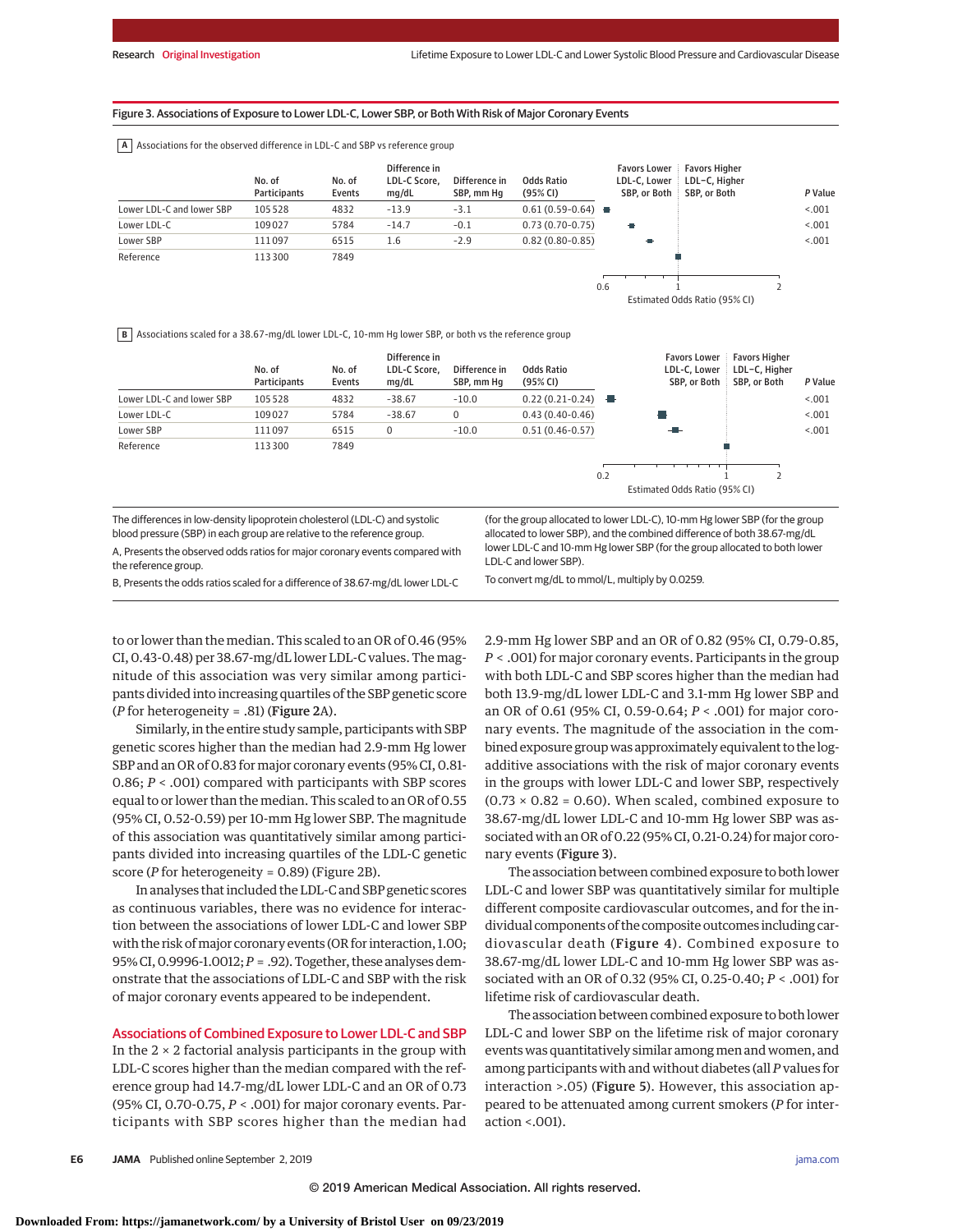#### Figure 4. Association of Combined Exposure to Both Lower LDL-C and Lower SBP With Various Cardiovascular Outcomes

**A** Association for the observed differences in LDL-C and SBP vs the reference group

|                                                 | No. of<br>Events | Difference in<br>LDL-C Score.<br>mq/dL | Difference in<br>SBP, mm Hq | <b>Odds Ratio</b><br>(95% CI) | <b>Favors Both</b><br>Lower LDL-C<br>and Lower SBP | <b>Favors Both</b><br>Higher LDL-C<br>and Higher SBP | P Value |
|-------------------------------------------------|------------------|----------------------------------------|-----------------------------|-------------------------------|----------------------------------------------------|------------------------------------------------------|---------|
| Primary outcome                                 |                  |                                        |                             |                               |                                                    |                                                      |         |
| Major coronary events                           | 24980            | $-13.9$                                | $-3.1$                      | $0.61(0.59-0.64)$             | П                                                  |                                                      | < 0.001 |
| Secondary outcomes                              |                  |                                        |                             |                               |                                                    |                                                      |         |
| Major cardiovascular events                     | 26799            | $-13.9$                                | $-3.1$                      | $0.65(0.63 - 0.68)$           | г                                                  |                                                      | < 0.001 |
| Coronary death or nonfatal MI                   | 19243            | $-13.9$                                | $-3.1$                      | $0.65(0.62 - 0.68)$           | ۰.                                                 |                                                      | < 0.001 |
| Coronary death, nonfatal MI, or ischemic stroke | 23796            | $-13.9$                                | $-3.1$                      | $0.68(0.66 - 0.71)$           |                                                    |                                                      | < 0.001 |
| Nonfatal MI                                     | 18093            | $-13.9$                                | $-3.1$                      | $0.64(0.61-0.67)$             | o                                                  |                                                      | < 0.001 |
| Coronary revascularization                      | 8388             | $-13.9$                                | $-3.1$                      | $0.53(0.50-0.56)$             |                                                    |                                                      | < 0.001 |
| Ischemic stroke                                 | 5565             | $-13.9$                                | $-3.1$                      | $0.80(0.74 - 0.87)$           |                                                    |                                                      | < 0.001 |
| Coronary death                                  | 2907             | $-13.9$                                | $-3.1$                      | $0.69(0.62 - 0.77)$           |                                                    |                                                      | < 0.001 |
|                                                 |                  |                                        |                             | 0.5                           |                                                    |                                                      |         |

Estimated Odds Ratio (95% CI)

**B** Associations scaled for 38.67-mg/dL lower LDL-C and 10-mm Hg lower SBP vs the reference group

|                                                 | No. of<br>Events | Difference in<br>LDL-C Score.<br>mq/dL | Difference in<br>SBP, mm Hq | <b>Odds Ratio</b><br>(95% CI) | <b>Favors Both</b><br>Lower LDL-C<br>and Lower SBP | <b>Favors Both</b><br>Higher LDL-C<br>and Higher SBP | P Value |
|-------------------------------------------------|------------------|----------------------------------------|-----------------------------|-------------------------------|----------------------------------------------------|------------------------------------------------------|---------|
| Primary outcome                                 |                  |                                        |                             |                               |                                                    |                                                      |         |
| Major coronary events                           | 24980            | $-38.67$                               | $-10$                       | $0.22(0.21-0.24)$             |                                                    |                                                      | < 0.001 |
| Secondary outcomes                              |                  |                                        |                             |                               |                                                    |                                                      |         |
| Major cardiovascular events                     | 26799            | $-38.67$                               | $-10$                       | $0.27(0.25-0.29)$             | o                                                  |                                                      | < 0.001 |
| Coronary death or nonfatal MI                   | 19243            | $-38.67$                               | $-10$                       | $0.26(0.24-0.29)$             | ÷                                                  |                                                      | < 0.001 |
| Coronary death, nonfatal MI, or ischemic stroke | 23796            | $-38.67$                               | $-10$                       | $0.31(0.28-0.33)$             |                                                    |                                                      | < 0.001 |
| Nonfatal MI                                     | 18093            | $-38.67$                               | $-10$                       | $0.25(0.23-0.28)$             |                                                    |                                                      | < 0.001 |
| Coronary revascularization                      | 8388             | $-38.67$                               | $-10$                       | $0.14(0.13-0.15)$             | ÷                                                  |                                                      | < 0.001 |
| Ischemic stroke                                 | 5565             | $-38.67$                               | $-10$                       | $0.51(0.42 - 0.61)$           |                                                    |                                                      | < 0.001 |
| Coronary death                                  | 2907             | $-38.67$                               | $-10$                       | $0.32(0.25-0.40)$             |                                                    |                                                      | < 0.001 |
|                                                 |                  |                                        |                             |                               |                                                    |                                                      |         |
|                                                 |                  |                                        |                             | 0.1                           |                                                    | 4                                                    |         |
|                                                 |                  |                                        |                             |                               | Estimated Odds Ratio (95% CI)                      |                                                      |         |

A, Presents differences in low-density lipoprotein cholesterol (LDL-C) levels and systolic blood pressure (SBP), and the odds ratio for various cardiovascular events for the group with both LDL-C and SBP genetic scores higher than the median compared with the reference group.

B, Presents the same associations scaled for the combined exposure to 38.67-mg/dL lower LDL-C and 10-mm Hg lower SBP. To convert mg/dL to mmol/L, multiply by 0.0259.

#### Assessment of Dose-Response

In a  $4 \times 4$  factorial analysis, exposure to any increasingly greater combination of lower LDL-C and lower SBP was associated with a correspondingly lower risk of major coronary events (Figure 6). In ameta-regression analysis of the associations between differences in LDL-C and SBP and the risk of a major coronary event in each of these 16 groups, combined exposure to 38.67-mg/dL lower and 10-mm Hg lower SBP was associated with an OR of 0.22 for major coronary events (95% CI, 0.17-0.26; *P* < .001), which is very similar to the scaled ORs presented above (eTable 4 in the [Supplement\)](https://jama.jamanetwork.com/article.aspx?doi=10.1001/jama.2019.14120&utm_campaign=articlePDF%26utm_medium=articlePDFlink%26utm_source=articlePDF%26utm_content=jama.2019.14120).

### Sensitivity Analyses

The results of all analyses remained essentially unchanged when repeated using unweighted LDL-C and SBP genetic scores and when using genetic scores weighted by external exome consortia associations with LDL-C and SBP, respectively (eTable 5 in the [Supplement\)](https://jama.jamanetwork.com/article.aspx?doi=10.1001/jama.2019.14120&utm_campaign=articlePDF%26utm_medium=articlePDFlink%26utm_source=articlePDF%26utm_content=jama.2019.14120). Furthermore, in analyses using generalized linear models to estimate relative risks (RRs) using logbinomial regression and a log link function, the RR associated with lifetime exposure to 38.67-mg/dL lower LDL-C and 10-mm Hg lower SBPwas very similar to the OR estimated using

both logistic regression or a logit-binomial regression (RR, 0.24; 95% CI, 0.19-0.29;*P* < .001). Because the associations of LDL-C with cardiovascular diseasemay bemediated by changes in the concentration of circulating LDL particles as measured by apolipoprotein B (apo B), rather than by the concentration of cholesterol carried by those particles as measured by plasma LDL-C, all analyses were repeated using directly measured changes in apo B rather than changes in LDL-C.<sup>24</sup> In these analyses, combined exposure to 30-mg/dL lower apo B and 10-mm Hg lower SBP was associated with an OR of 0.20 for major coronary events (95% CI, 0.18-0.21; *P* < .001) (eTable 6 in the [Supplement\)](https://jama.jamanetwork.com/article.aspx?doi=10.1001/jama.2019.14120&utm_campaign=articlePDF%26utm_medium=articlePDFlink%26utm_source=articlePDF%26utm_content=jama.2019.14120).

#### External Replication

Among 60 801 coronary artery disease cases and 123 504 controls in the CARDIoGRAMplusC4D consortium studies, a 38.67-mg/dL lower LDL-C was associated with an OR of 0.48 (95%CI, 0.43-0.54; *P* < .001) for coronary artery disease and a 10-mm Hg lower SBP was associated with an OR of 0.57 (95% CI, 0.50-0.65, *P* < .001). These associations were quantitatively similar to the associations measured using individual participant data in the UK Biobank. There was no evidence of any pleiotropic effects (*P* = .52) (eTable 7 in the [Supplement\)](https://jama.jamanetwork.com/article.aspx?doi=10.1001/jama.2019.14120&utm_campaign=articlePDF%26utm_medium=articlePDFlink%26utm_source=articlePDF%26utm_content=jama.2019.14120).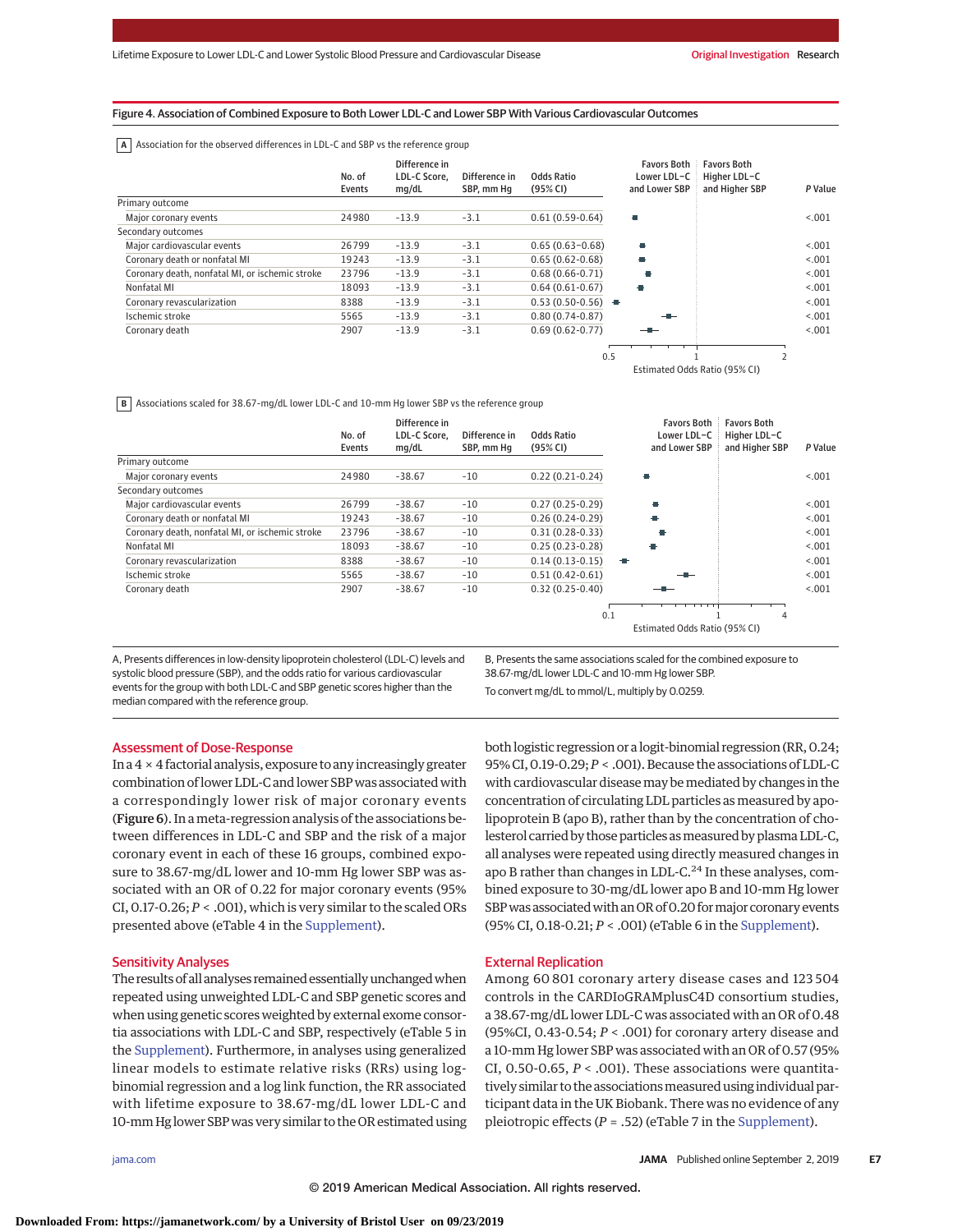#### Figure 5. Association of Combined Exposure to Both Lower LDL-C and Lower SBP With Major Coronary Events Within Subgroups

|  | $\vert$ A   Associations for the observed difference in LDL-C and SBP vs the reference group |
|--|----------------------------------------------------------------------------------------------|
|--|----------------------------------------------------------------------------------------------|

|                 | No. of<br>Participants | Difference in<br>LDL-C Score,<br>mg/dL | Difference in<br>SBP, mm Hq | <b>Odds Ratio</b><br>(95% CI) | <b>Favors Both</b><br>Lower LDL-C<br>and Lower SBP | <b>Favors Both</b><br>Higher LDL-C<br>and SBP | P Value        | P for<br>Interaction |
|-----------------|------------------------|----------------------------------------|-----------------------------|-------------------------------|----------------------------------------------------|-----------------------------------------------|----------------|----------------------|
| Sex             |                        |                                        |                             |                               |                                                    |                                               |                |                      |
| Women           | 238004                 | $-15.7$                                | $-3.6$                      | $0.64(0.60-0.69)$             | $\blacksquare$                                     |                                               | < .001         | > 0.05               |
| Men             | 200948                 | $-11.8$                                | $-2.6$                      | $0.60(0.58-0.63)$             | e.                                                 |                                               | < .001         |                      |
| Age, y          |                        |                                        |                             |                               |                                                    |                                               |                |                      |
| $\leq 65$       | 214350                 | $-16.9$                                | $-3.3$                      | $0.62(0.57-0.67)$             | ÷                                                  |                                               | < .001         |                      |
| >65             | 224602                 | $-10.9$                                | $-2.9$                      | $0.61(0.59-0.64)$             | o                                                  |                                               | < .001         | > 0.05               |
| <b>Diabetes</b> |                        |                                        |                             |                               |                                                    |                                               |                |                      |
| No              | 368728                 | $-13.9$                                | $-3.2$                      | $0.61(0.58-0.64)$             | L.                                                 |                                               | < .001         |                      |
| Yes             | 70224                  | $-13.9$                                | $-2.8$                      | $0.64(0.58-0.71)$             | $-1$                                               |                                               | < .001         | > 0.05               |
| Current smoker  |                        |                                        |                             |                               |                                                    |                                               |                |                      |
| No              | 407380                 | $-13.9$                                | $-3.1$                      | $0.60(0.58-0.62)$             | H                                                  |                                               | < .001         |                      |
| Yes             | 31572                  | $-14.9$                                | $-3.0$                      | $0.75(0.67-0.85)$             |                                                    |                                               | < .001         | < .001               |
| Ever smoker     |                        |                                        |                             |                               |                                                    |                                               |                |                      |
| No              | 301463                 | $-14.4$                                | $-3.3$                      | $0.61(0.58-0.64)$             | e.                                                 |                                               | < .001         |                      |
| Yes             | 137489                 | $-12.8$                                | $-2.8$                      | $0.62(0.59-0.66)$             | ÷                                                  |                                               | < .001         | > 0.05               |
| BMI, tertile    |                        |                                        |                             |                               |                                                    |                                               |                |                      |
| 1               | 147346                 | $-15.7$                                | $-3.6$                      | $0.56(0.52-0.61)$             | -11-                                               |                                               | < .001         |                      |
| $\overline{2}$  | 146467                 | $-13.7$                                | $-3.2$                      | $0.62(0.58-0.66)$             | ÷                                                  |                                               | < .001         | .05                  |
| 3               | 145139                 | $-12.3$                                | $-2.6$                      | $0.63(0.60-0.67)$             | œ                                                  |                                               | < .001         |                      |
|                 |                        |                                        |                             |                               | 0.5                                                |                                               | $\overline{2}$ |                      |

Estimated Odds Ratio (95% CI)

**B** Associations scaled for 38.67-mg/dL lower LDL-C and 10-mm Hg lower SBP vs the reference group

|                 | No. of<br>Participants | Difference in<br>LDL-C Score,<br>mg/dL | Difference in<br>SBP, mm Hg | <b>Odds Ratio</b><br>(95% CI) | <b>Favors Both</b><br>Lower LDL-C<br>and Lower SBP | <b>Favors Both</b><br>Higher LDL-C<br>and SBP | P Value | P for<br>Interaction |
|-----------------|------------------------|----------------------------------------|-----------------------------|-------------------------------|----------------------------------------------------|-----------------------------------------------|---------|----------------------|
| Sex             |                        |                                        |                             |                               |                                                    |                                               |         |                      |
| Women           | 238004                 | $-38.67$                               | $-10$                       | $0.25(0.22-0.30)$             |                                                    |                                               | < .001  | > 0.05               |
| Men             | 200948                 | $-38.67$                               | $-10$                       | $0.21(0.19-0.23)$             |                                                    |                                               | < .001  |                      |
| Age, y          |                        |                                        |                             |                               |                                                    |                                               |         |                      |
| $\leq 65$       | 214350                 | $-38.67$                               | $-10$                       | $0.23(0.20-0.26)$             | -10-                                               |                                               | < .001  |                      |
| >65             | 224602                 | $-38.67$                               | $-10$                       | $0.22(0.20-0.24)$             | ÷                                                  |                                               | < .001  | > 0.05               |
| <b>Diabetes</b> |                        |                                        |                             |                               |                                                    |                                               |         |                      |
| <b>No</b>       | 368728                 | $-38.67$                               | $-10$                       | $0.22(0.20-0.23)$             | ÷                                                  |                                               | < .001  | > 0.05               |
| Yes             | 70224                  | $-38.67$                               | $-10$                       | $0.25(0.21-0.31)$             |                                                    |                                               | < .001  |                      |
| Current smoker  |                        |                                        |                             |                               |                                                    |                                               |         |                      |
| No              | 407380                 | $-38.67$                               | $-10$                       | $0.21(0.19-0.22)$             | ÷                                                  |                                               | < .001  | < .001               |
| Yes             | 31572                  | $-38.67$                               | $-10$                       | $0.42(0.32-0.55)$             |                                                    |                                               | < .001  |                      |
| Ever smoker     |                        |                                        |                             |                               |                                                    |                                               |         |                      |
| <b>No</b>       | 301463                 | $-38.67$                               | $-10$                       | $0.21(0.19-0.24)$             | æ.                                                 |                                               | < .001  | > 0.05               |
| Yes             | 137489                 | $-38.67$                               | $-10$                       | $0.23(0.21-0.26)$             | - 1                                                |                                               | < .001  |                      |
| BMI, tertile    |                        |                                        |                             |                               |                                                    |                                               |         |                      |
| 1               | 147346                 | $-38.67$                               | $-10$                       | $0.17(0.15-0.20)$             | - -                                                |                                               | < .001  |                      |
| $\frac{2}{3}$   | 146467                 | $-38.67$                               | $-10$                       | $0.23(0.20-0.25)$             |                                                    |                                               | < .001  | .05                  |
|                 | 145 139                | $-38.67$                               | $-10$                       | $0.24(0.22-0.27)$             |                                                    |                                               | < .001  |                      |
|                 |                        |                                        |                             |                               |                                                    |                                               |         |                      |
|                 |                        |                                        |                             | 0.1                           |                                                    | 4                                             |         |                      |
|                 |                        |                                        |                             |                               | Estimated Odds Ratio (95% CI)                      |                                               |         |                      |

A, Presents differences in low-density lipoprotein cholesterol (LDL-C) levels and SBP, and the odds ratio for major coronary events for the group with both LDL-C and SBP genetic scores higher than the median compared with the reference group for subgroups of participants.

B, Presents the same associations scaled for the combined exposure to 38.67-mg/dL lower LDL-C and 10-mm Hg lower SBP.

## **Discussion**

In this study, long-term exposure to the combination of both lower LDL-C and lower SBP was associated with independent, additive, and dose-dependent lower risks of cardiovascular events. Exposure to any combination of lower LDL-C and lower SBP was associated with a corresponding log-linear, dosedependent lower risk of cardiovascular events. The results of this study have several potential implications.

First, this study helps to support the independent associations of LDL-C and SBP with the risk of cardiovascular disease. Three separate large-scale meta-analyses of prospective cohort studies including almost 2 million participants in total have previously reported that the association of combined exposure to plasma cholesterol and SBP with the risk of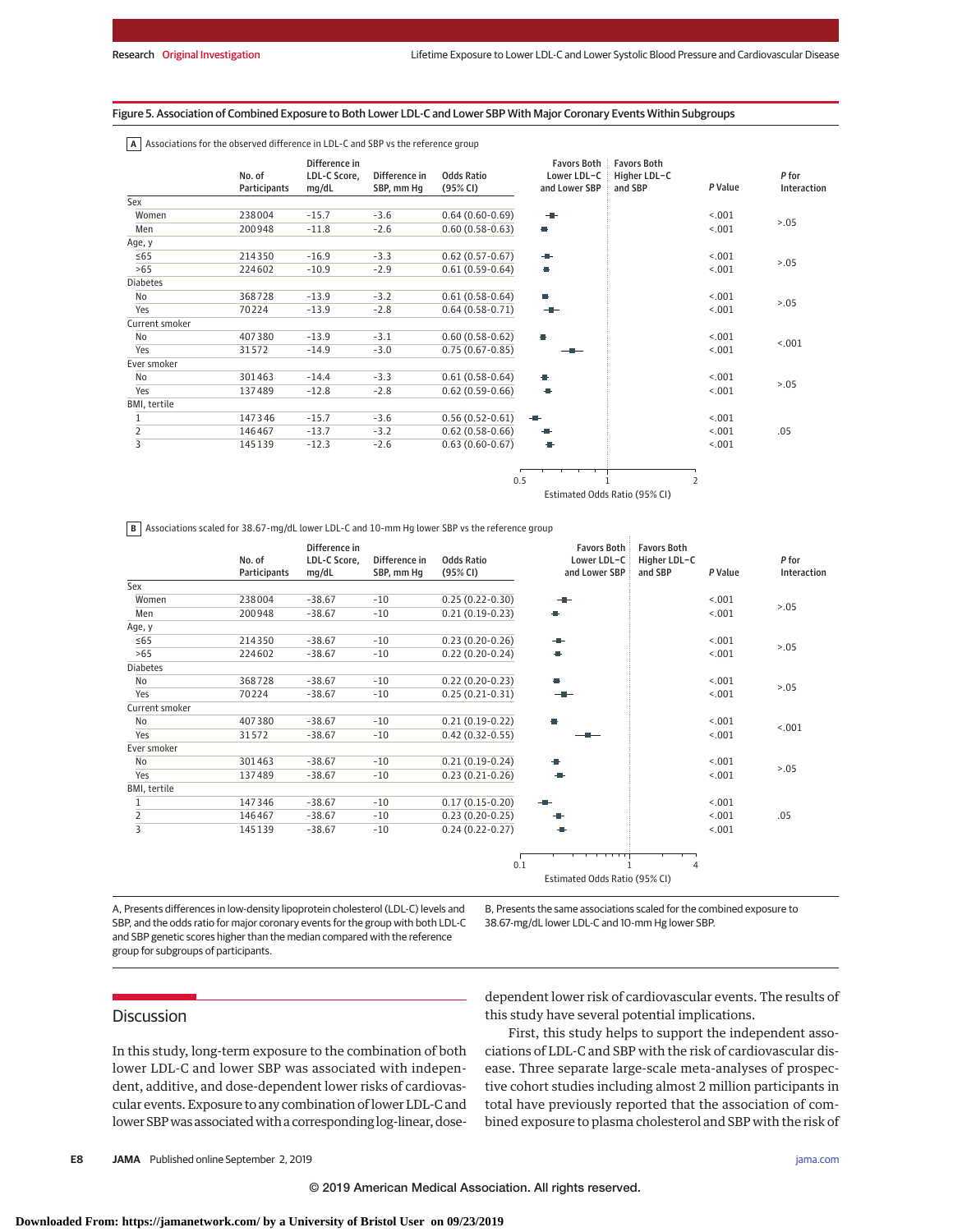



For this analysis, participants were first divided into 4 groups based on quartile value of their low-density lipoprotein cholesterol (LDL-C) genetic score; and then each group was divided into another 4 groups based on the quartile value of their systolic blood pressure (SBP) genetic score. This process produced 16 groups with exposure to increasingly greater genetic risk scores and correspondingly lower LDL-C and lower SBP compared with the reference group (defined as the group with the lowest quartile of both the LDL-C and SBP genetic scores). The risk of major coronary events for each group relative to the reference group is plotted and expressed as a proportional risk reduction (calculated as [1 −odds ratio] × 100). The dashed line is the multivariable meta-regression line. The tabular data for these analyses are presented in the [Supplement.](https://jama.jamanetwork.com/article.aspx?doi=10.1001/jama.2019.14120&utm_campaign=articlePDF%26utm_medium=articlePDFlink%26utm_source=articlePDF%26utm_content=jama.2019.14120)

cardiovascular disease was less than additive.25-27 Specifically, each of these meta-analyses reported that the association between LDL-C (or equivalently non-HDL-C) and the risk of cardiovascular disease became progressively attenuated among participants with higher baseline SBP levels. Unlike the studies included in those meta-analyses, this mendelian randomization study used genetic variants as instruments for lower LDL-C and SBP. Because genetic variants are randomly allocated at birth, this study design should be less susceptible to confounding and reverse causation compared with prospective cohort studies. Therefore, the independent and additive associations of LDL-C and SBP with the risk of cardiovascular events observed in this mendelian randomization study suggest that the less-than-additive associations observed in the prospective cohort studies may have been due to residual confounding.

Second, the log-linear, dose-dependent associations observed in this study help to clarify the shape of the association of combined exposure to lower LDL-C and SBP with the risk of cardiovascular disease. Prior meta-analyses of observational epidemiological studies, mendelian randomization studies, and randomized clinical trials have all consistently reported a dose-dependent, log-linear association between LDL-C and the risk of cardiovascular disease; and a similar dosedependent,  $log$ -linear association with SBP.<sup>1-8,25-27</sup> This study extends the results of those previous studies by demonstrating that the association between combined exposure to both lower LDL-C and lower SBP is also dose-dependent and loglinearly proportional to the combined absolute differences in LDL-C and SBP.

Third, the results of this study suggest that the magnitude of the association between combined exposure to LDL-C and SBP with lifetime risk of cardiovascular disease may depend on both themagnitude and duration of exposure to LDL-C and SBP. This conclusion is based on the observation that in this study relatively small absolute differences in combined exposure to lower LDL-C and SBP were associated with corresponding relatively large differences in risk. This finding is consistent with previous mendelian randomization studies, which have reported much larger associations with cardiovascular disease per unit change in LDL-C or SBP, respectively, compared with those reported in epidemiological studies and randomized trials.5,8-10 This study extends those findings to combined exposure to both LDL-C and SBP and suggests that the cumulative exposure to LDL-C and SBP (defined as an integration of the magnitude and duration of exposure) may be an important risk factor for lifetime risk of cardiovascular disease. Because trajectories of LDL-C and particularly SBP can vary between individuals, further research is needed to quantify more precisely the cumulative lifetime exposure to LDL-C and SBP that incorporates differing individual trajectories over the life course.<sup>28,29</sup>

Fourth, by quantifying the magnitude and clarifying the shape of the association between long-term exposure to the combination of both lower LDL and lower SBP with the risk of cardiovascular events, the results of this study can be used to inform the design of new algorithms that estimate the lifetime risk of cardiovascular disease based on a person's cumulative exposure to LDL-C and SBP. These new lifetime riskestimating algorithms can in turn be used to inform the next iteration of cardiovascular medicine prevention guidelines by providing a quantitatively rigorous method to estimate and compare the potential differences in cardiovascular risk that might be achieved with various public health strategies.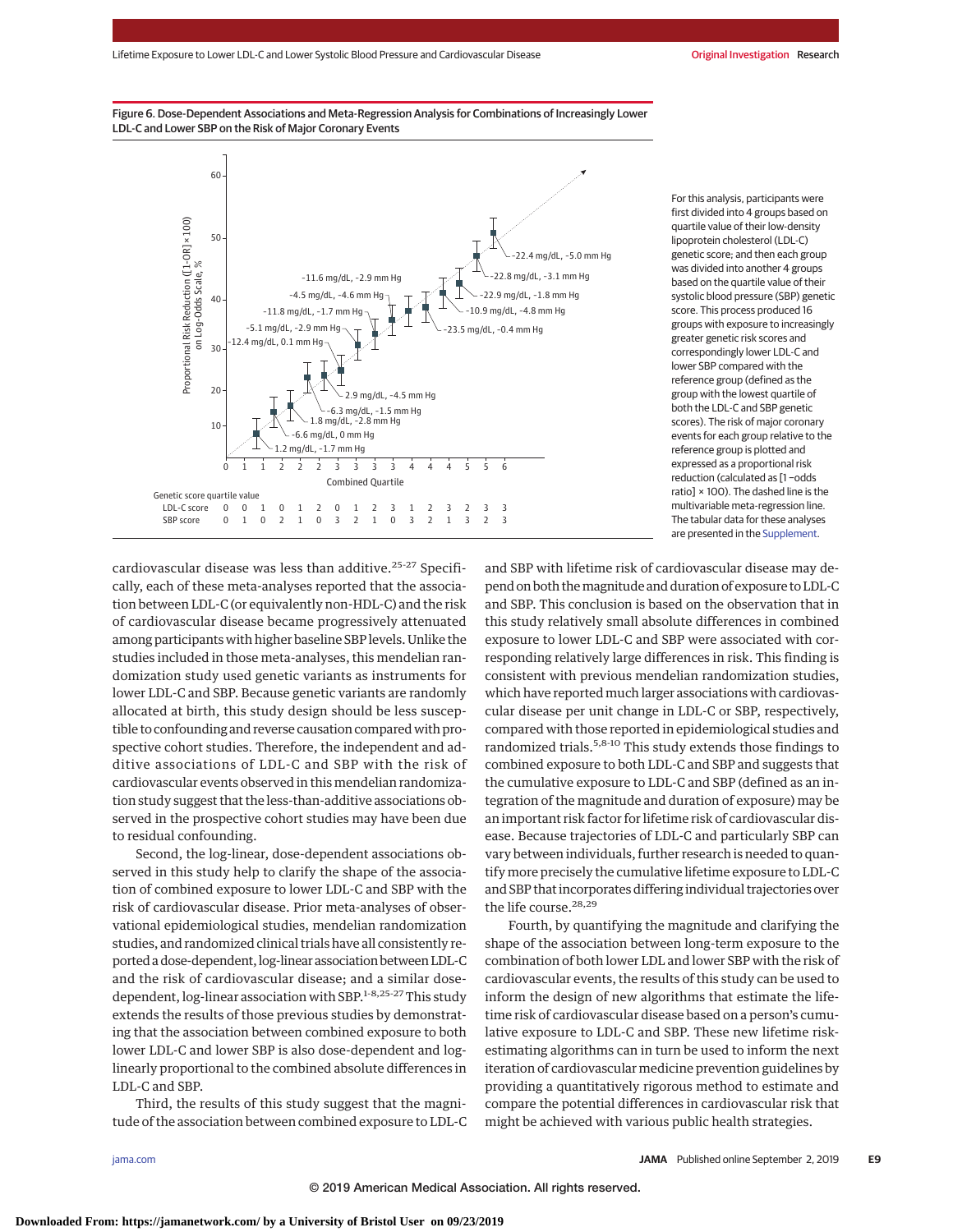#### **Limitations**

This study has several limitations. First, this study used genetic variants associated with lower LDL-C and lower SBP, respectively, as instruments of randomization to compare the association between lifetime exposure to lower LDL-C and SBP with the lifetime risk of cardiovascular disease. It did not evaluatemedications that lower LDL-C or SBP. As a result, this study does not estimate the benefits and risks associated with the long-term use of medications to maintain lower LDL-C and SBP. Second, this study does not provide evidence that outcomes associated with intrinsic physiological findings, such as naturally occurring lower levels of LDL-C or SBP, are the same as outcomes that would be associated with extrinsic drug treatment or other interventions to achieve similar plasma LDL-C or SBP levels. Therefore, the findings in this study cannot be assumed to represent the magnitude of benefit achievable from various treatments to lower LDL-C, SBP, or both.

## **Conclusions**

Lifelong genetic exposure to lower levels of low-density lipoprotein cholesterol and lower systolic blood pressure was associated with lower cardiovascular risk. However, these findings cannot be assumed to represent the magnitude of benefit achievable from treatment of these risk factors.

#### ARTICLE INFORMATION

**Accepted for Publication:** August 16, 2019. **Published Online:** September 2, 2019. doi[:10.1001/jama.2019.14120](https://jama.jamanetwork.com/article.aspx?doi=10.1001/jama.2019.14120&utm_campaign=articlePDF%26utm_medium=articlePDFlink%26utm_source=articlePDF%26utm_content=jama.2019.14120)

**Author Affiliations:** Centre for Naturally Randomized Trials, University of Cambridge, Cambridge, United Kingdom (B. A. Ference, T. B. Ference, Guo, Cupido); MRC/BHF Cardiovascular Epidemiology Unit, Department of Public Health and Primary Care, University of Cambridge, Cambridge, United Kingdom (B. A. Ference, Kaptoge, Guo, Danesh); Brigham and Women's Hospital Heart and Vascular Center, Harvard Medical School, Boston, Massachusetts (Bhatt); Department of Pharmacological and Biomolecular Sciences, University of Milan, Multimedica IRCCS, Milano, Italy (Catapano); Institute of Cardiovascular and Medical Sciences, University of Glasgow, Glasgow, United Kingdom (Packard); School of Medicine, Trinity College, Dublin, Ireland (Graham); Department of Cardiology, University of Leipzig, Leipzig, Germany (Laufs); Thrombolysis in Myocardial Infarction (TIMI) Study Group, Division of Cardiovascular Medicine, Brigham and Women's Hospital, Harvard Medical School, Boston, Massachusetts (Ruff, Sabatine); Department of Vascular Medicine, Academic Medical Center, University of Amsterdam, Amsterdam, the Netherlands (Cupido, Hovingh); MRC Population Health Research Unit, Clinical Trial Service Unit, and Epidemiological Studies Unit, Nuffield Department of Population Health, University of Oxford, Oxford, United Kingdom (Holmes); MRC Integrative Epidemiology Unit, University of Bristol, Bristol, United Kingdom (Smith); School of Public Health, Imperial Centre for Cardiovascular Disease Prevention, Department of Primary Care and Public Health, Imperial College London, London, United Kingdom (Ray); Monash University, Melbourne, Australia (Nicholls).

**Author Contributions:** Dr Ference had full access to all of the data in the study and takes responsibility for the integrity of the data and the accuracy of the data analysis. Concept and design: B. Ference, Catapano, Packard, Graham, T. Ference, Hovingh, Davey-Smith. Acquisition, analysis, or interpretation of data: B. Ference, Bhatt, Catapano, Packard, Graham, Kaptoge, T. Ference, Guo, Laufs, Ruff, Cupido, Danesh, Holmes, Ray, Nicholls, Sabatine. Drafting of the manuscript: B. Ference, Packard, Laufs.

Critical revision of the manuscript for important intellectual content: B. Ference, Bhatt, Catapano, Graham, Kaptoge, T. Ference, Guo, Laufs, Ruff, Cupido, Hovingh, Danesh, Holmes, Davey-Smith, Ray, Nicholls, Sabatine. Statistical analysis: B. Ference, Kaptoge, T. Ference, Guo, Ruff. Obtained funding: Danesh. Administrative, technical, or material support: B. Ference, Guo, Ray, Nicholls. Supervision: B. Ference, Packard, Holmes, Davey-Smith, Ray.

**Conflict of Interest Disclosures:** Dr B. Ference reported receiving grants and personal fees from Amgen, Merck & Co, and Regeneron; grants from Novartis and Esperion Therapeutics; and personal fees from Ionis Pharmaceuticals, Medicines Co, Novo Nordisk, Sanofi, Pfizer, Eli Lilly, dalCOR, Silence Therapeutics, Integral Therapeutics, CiVi Pharma, KrKa Pharmaceuticals, Mylan, American College of Cardiology, European Atherosclerosis Society, and European Society of Cardiology, and grants from Afimmune. Dr Bhatt reported receiving grants from Amarin, AstraZeneca, Bristol-Myers Squibb, Eisai, Ethicon, Medtronic, Sanofi-Aventis, The Medicines Company, Roche, Forest Laboratories and AstraZeneca, Ischemix, Pfizer, PhaseBio, Abbott, Regeneron, Idorsia, Synaptic, Amgen, Lilly, Chiesi, Ironwood, and Abbott; other support from FlowCo, PLx Pharma, Takeda, St Jude Medical (now Abbott), American College of Cardiology, Duke Clinical Research Institute, Medscape Cardiology, Regado Biosciences, Boston VA Research Institute, Clinical Cardiology, Veterans Affairs, Biotronik, Cardax, Boston Scientific, Merck, Svelte, PhaseBio, Merck, Novo Nordisk, Fractyl, and Cereno Scientific; personal fees from Belvoir Publications, Slack Publications, WebMD, Elsevier, Mayo Clinic, Population Health Research Institute, Journal of the American College of Cardiology, Harvard Clinical Research Institute (now Baim Institute for Clinical Research), TobeSoft, Boehringer Ingelheim, Bayer, Cleveland Clinic, Mount Sinai School of Medicine, Medtelligence/ ReachMD, CSL Behring, HMP Global, and Ferring Pharmaceuticals; personal fees and nonfinancial support from Society of Cardiovascular Patient Care; and nonfinancial support from the American Heart Association. Dr Catapano reported receiving grants from Pfizer, Merck, Sanofi, Regeneron, Mediolanum, and Amgen; nonfinancial support from SigmaTau, Menarini, Kowa, Recordati, and Eli Lilly; and personal fees from Merck, Sanofi, Regeneron, Pfizer, AstraZeneca, Amgen, Sigma Tau, Recordati, Aegerion, Kowa, Menarini, Eli Lilly,

Amaryt, Medco, and Genzyme. Dr Packard reported receiving grants and personal fees from Merck Sharp & Dohme and personal fees from Sanofi, Regeneron, Amgen, Daiichi-Sankyo, and Dalcor. Dr Kaptoge reported receiving grants from the UK Medical Research Council, the British Heart Foundation, and the UK National Institute of Health Research. Dr Laufs reported receiving personal fees from Merck & Co, Amgen, Pfizer, and Sanofi. Dr Ruff reported receiving grants and personal fees from Boehringer Ingelheim, Daiichi Sankyo, MedImmune, and the National Institutes of Health; personal fees from Bayer, Bristol-Myers Squibb, Janssen, Pfizer, Portola, and Anthos and serving as a member of the TIMI Study Group, which has received institutional research grant support through Brigham and Women's Hospital, Abbott, Amgen, Aralez, AstraZeneca, Bayer Healthcare Pharmaceuticals Inc, BRAHMS, GlaxoSmithKline, Intarcia, Novartis Pfizer, Poxel, Quark Pharmaceuticals, Roche, Takeda, The Medicines Company, and Zora Biosciences. Dr Cupido reported receiving grants from Amgen. Dr Hovingh reported receiving grants from ZonMW, national science institute, and VIDI; serving as consultant and speaker for biotech and pharmaceutical companies that develop molecules that influence lipoprotein metabolism, including Regeneron, Pfizer, Merck Sharp & Dohme, Sanofi, and Amgen; having served until April 2019 as principal investigator for clinical trials funded by Amgen, Sanofi, Eli Lilly, Novartis, Kowa, Genzyme, Cerenis, Pfizer, Dezima, AstraZeneca; and being partly employed by Novo Nordisk. Dr Danesh reported receiving grants, personal fees, and nonfinancial support from Merck Sharp & Dohme and Novartis and grants from the British Heart Foundation, the European Research Council, the National Institute for Health Research, National Health Service Blood and Transplant, Pfizer, UK Medical Research Council, Wellcome Trust, and AstraZeneca. Dr Ray reported receiving grants and personal fees from Amgen, Merck Sharp & Dohme, Regeneron, Sanofi, and Pfizer and personal fees from AbbVie, Boehringer Ingelheim, Cerenis, Cipla, Dr Reddy's Laboratories, Novartis, Kowa, Esperion, The Medicines Company, Novo Nordisk, AstraZeneca, Daiichi Sankyo, Bayer, Algorhythm, Akcea, Zuelliing Pharma, and Takeda. Dr Nicholls reported receiving grants from AstraZeneca, Amgen, Anthera, Eli Lilly, Esperion, Novartis, Cerenis, The Medicines Company, Resverlogix, InfraReDx, Roche, Sanofi-Regeneron, and LipoScience; in addition, Dr Nicholls is a named inventor on a patent focused on PCSK9 inhibitors issued, he receives no funds in respect to this.